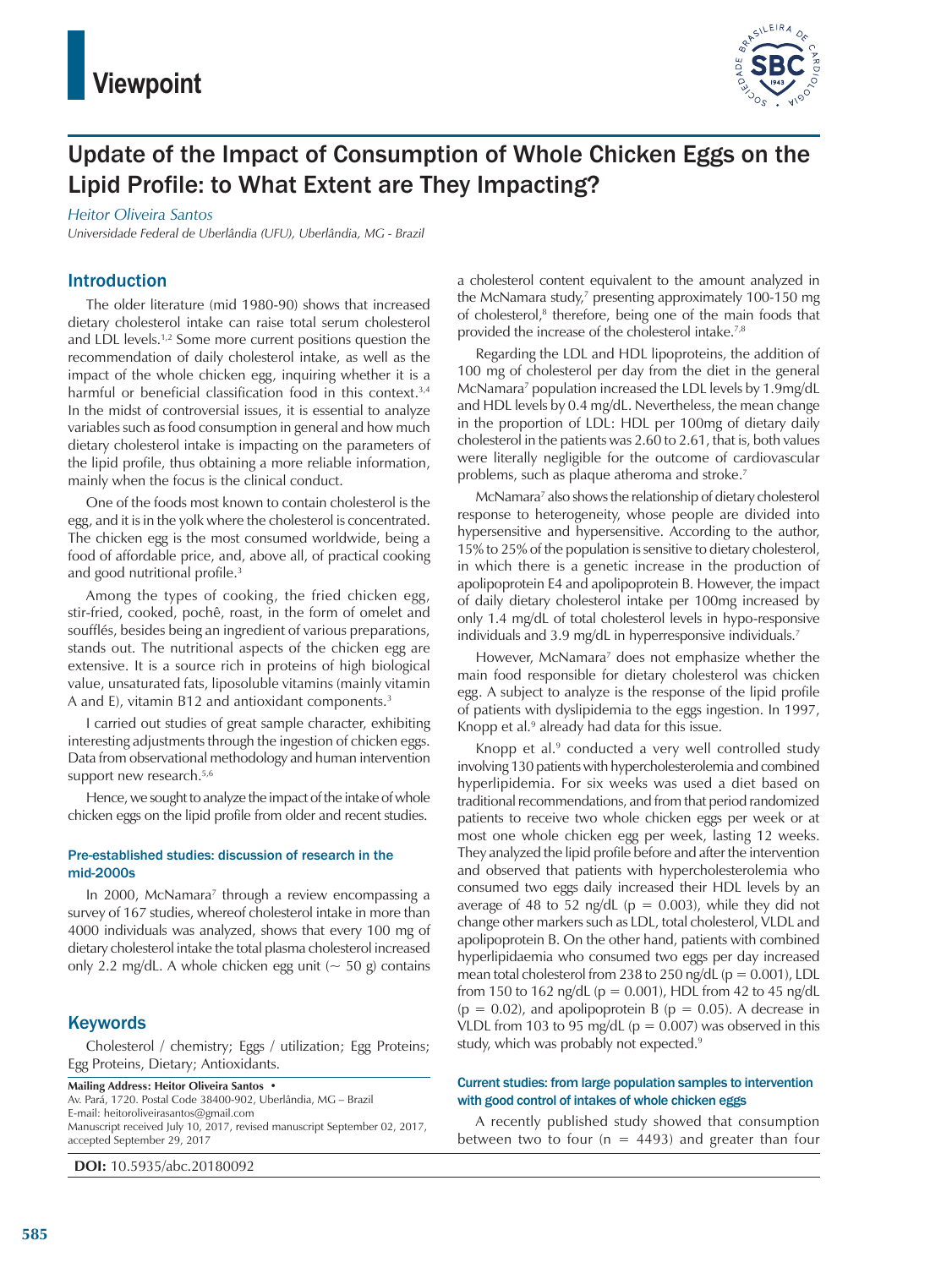whole chicken eggs ( $n = 214$ ) per week did not increase the incidence of cardiovascular disease compared to individuals with a consumption habit of less than two eggs per week  $(n = 2509)$ . It is noteworthy that this study is of the renowned group PREDIMED (PREvención con DIeta MEDiterránea), in which the individuals followed a Mediterranean food style, therefore, with habitual consumption of olive oil and oilseeds. In this way, the increase in egg consumption was accompanied by a good dietary style, which was confirmed by the control of macronutrients and type of ingested lipids, as a relevant percentage of monounsaturated fats  $(-20\% \text{ of }$ total caloric value) and moderate in saturated fats  $(-10\% \text{ of}$ the total caloric value).<sup>5</sup>

Despite the study by the PREDIMED group,<sup>5</sup> in a study with a considerable sample ( $n = 1231$ ) it is stated that the higher the consumption of whole chicken eggs, the greater the area of the atheroma plaque in the carotid (weekly consumption between one and five eggs exhibited larger area of the plaque compared to half egg weekly). However, in the study lack physical exercise control, waist circumference and mainly, dietary habits. Nevertheless, the increase in plaque area was related to an older age and history of smoking.10

Another recent study showed that the daily intake of two to three whole chicken eggs increased the functionality of HDL and plasma carotenoids, which are anti-inflammatory and antioxidant factors. Thirty-eight healthy participants participated in a study in which initially they stayed a period of 2 weeks without eating egg, and later consumed an entire egg of chicken for 4 weeks, and progressively two and three whole eggs daily every 4 weeks; the intervention lasted 14 weeks. Compared with the time of deprivation of egg ingestion, consumption of one to three eggs/day resulted in increased concentrations of large LDL (21-37%), large HDL (6-13%) and apolipoprotein AI (9-15%) whereas ingestion of two to three eggs/day promoted an increase in apolipoprotein AII by 11% and lutein and plasma zeaxanthin by 20-31%, whereas the ingestion of three eggs/day resulted in an increase of 9-16% in serum paraoxonase-1 activity compared to the intake of one to two eggs/day. Intake of one egg/day was sufficient to increase HDL function and particle concentration of large LDL. In general, the daily intake of less than three eggs/day favored a better LDL particle profile, improved the function of HDL and increased plasma antioxidants in healthy young adults.<sup>6</sup>

This recent intervention adds to the literature a more biologically detailed impact as a function of the consumption of whole chicken eggs, since it goes beyond classic lipid profile markers in clinical practice, analyzing lipoprotein precursors and antioxidant character.6 The increase of paraoxonase-1 and apolipoprotein AI levels as a function of egg ingestion are beneficial, since they are precursors of HDL formation, providing greater functionality.11,12 In reference to the increase of large LDL, it does not mean a bad factor, but a beneficial modulation of the molecule, because the higher the volume, the lower is the propensity for endothelial penetration in the arteries, unlike LDL of lower volume (ie, sdLDL, small dense low-density lipoprotein particles).<sup>13</sup>

#### Positioning of guidelines regarding cholesterol consumption

The V Brazilian Guideline on Dyslipidemias and Prevention of Atherosclerosis encourages the ingestion of cholesterol < 300 mg/d for patients in general, and for dyslipidemics the incentive is  $< 200$  mg/d.<sup>14</sup> In agreement with the most recent recommendations in the medical literature, a new consensus from the American Heart Association,<sup>15</sup> based mainly on the dietary guidelines of the Dietary Guidelines for Americans,<sup>16</sup> in the period from 2015 to 2020, cholesterol consumption is still limited to that advocated by the V Brazilian Guideline on Dyslipidemias and Prevention of Atherosclerosis.14 However, such recommendations do not specify where dietary cholesterol comes from, for example, whether it is primarily from a Western-style diet rich in fritters as a whole, or from a type of nutrient-rich diet rich in functional substances. The American Heart Association's recent positioning encourages Mediterranean feeding, citing the PREDIMED group, which, in parallel, can be based on a considerable weekly frequency of intakes of whole eggs.<sup>15,16</sup>

#### **Discussion**

Analyzing a food in isolation requires detailed adjustments, and the egg is a food that undoubtedly remains controversial. There are two strands, one more cautious and another one that overestimates the potential of the egg as food. Following the traditional recommendations of cholesterol intake is of some importance; however, one should consider the whole lifestyle.

Probably, in individuals who exercise and have good dietary control, the routine intake of whole eggs will not cause harm to the lipid profile, since, presumably, the body is in a good redox balance, being a protective factor for cardiovascular outcomes.17

Even in elderly individuals, the daily consumption of eggs, at least non-abusively, may be insignificant in altering the lipid profile.18 In a cross-over study of 33 elderly (mean age 79 years), the daily consumption of a whole chicken egg for five weeks did not change any traditional lipid profile marker compared to the same period without the ingestion of eggs, and serum antioxidant markers (+26% lutein and  $+38\%$  zeaxanthin).<sup>19</sup>

Given the importance of redox balance as a protector to the cardiovascular side, perhaps the consumption of whole eggs is also not of concern for patients with dyslipidemias, because as was quoted, its consumption exhibits beneficial antioxidant modulation to lipoproteins. The PREDIMED study is a good baseline, encompassing middle-aged and large sample patients. Regarding whole eggs intake in the style of Mediterranean food, two to four eggs per week are consumed on average, whereas less than two servings of sweetmeats and red meat and less than a portion of processed meat are consumed. The white meat intake is two servings and the portions of vegetables, fish or shellfish are two or more per week.<sup>19</sup> Thus, like the PREDIMED study, if the individual has good eating habits as a whole, the intake of whole eggs with considerable weekly frequency seems to be safe. Above all, the prescription of eggs in clinical practice is a very individual factor, mainly depending on lipid and protein adjustments.